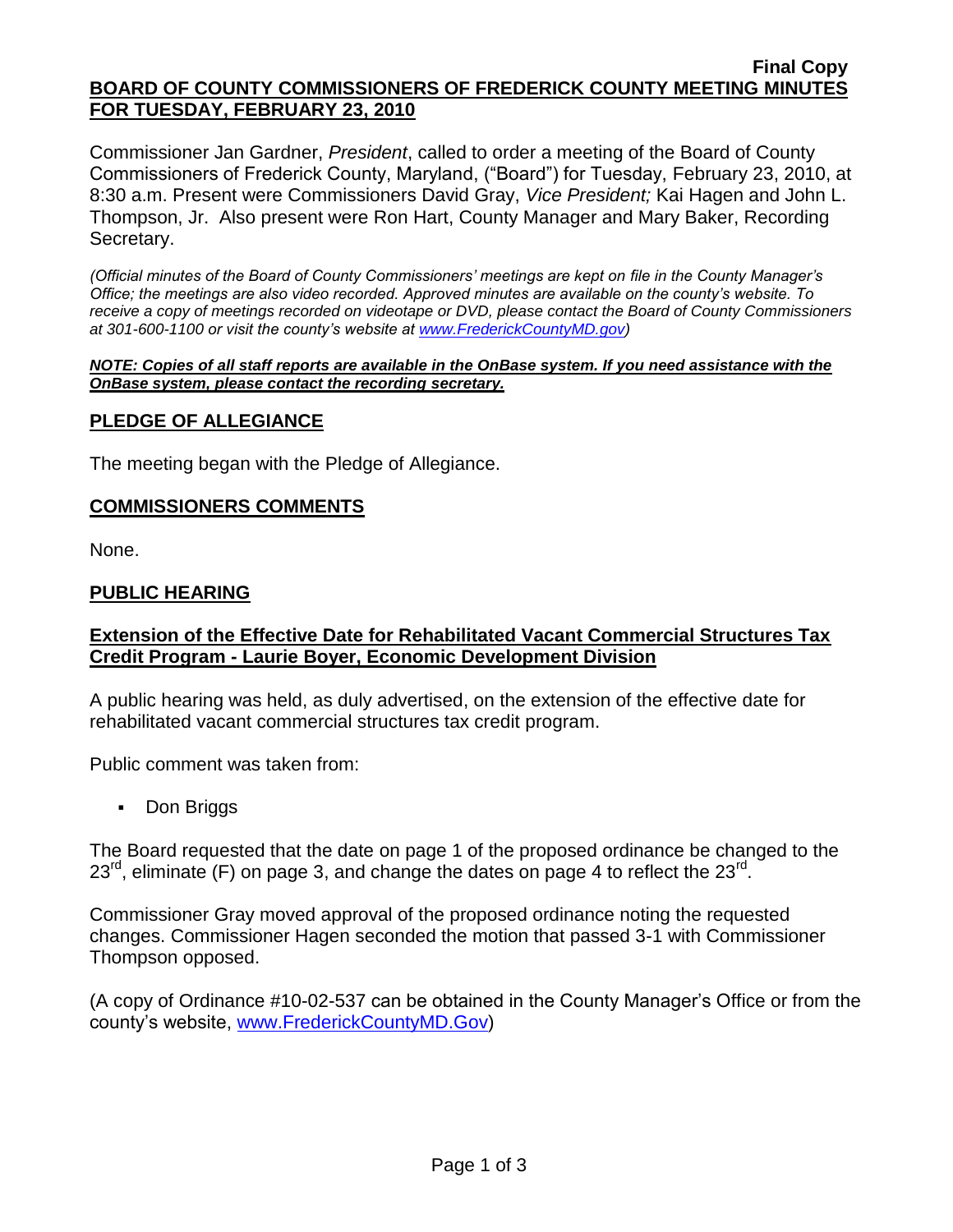#### **Final Copy BOARD OF COUNTY COMMISSIONERS OF FREDERICK COUNTY MEETING MINUTES FOR TUESDAY, FEBRUARY 23, 2010**

# **Appointment to the Historic Preservation Commission - Joyce Grossnickle, Office of the County Manager**

There was no public comment.

Commissioner Hagen moved to appoint Ms. Kristie Baynard to fill an unexpired term to expire June 30, 2011. Commissioner Gray seconded the motion that passed 4-0.

# **ADMINISTRATIVE BUSINESS**

### **Citizens Care and Rehabilitation Center/Montevue Home, Contract No. 09-CP-69, Change Order No. 6 - Chuck Nipe, Public Works Division**

Mr. Nipe presented the proposed change order.

Commissioner Gray moved approval of Change Order No. 6 as presented. Commissioner Hagen seconded the motion that passed 4-0.

### **Euclidean Institutional/Euclidean Open Space Recreation Draft Text Amendment – Eric Soter and Shawna Lemonds, Planning Division**

Mr. Soter and Ms. Lemonds presented the draft text amendment.

By unanimous consent, the Board moved to take the proposed amendment to public hearing as follows:

- Option 1 as is;
- Option 2 as is with the 10-15 acre minimum requirement;
- Option 3 residential subdivision component as permitted in Ag zoning;
- Consider clustering option;
- Add the zoo;
- Care taker residents;
- **Current height and setback requirements;**
- An option of no subdivision;
- An option for subdivision of other institutional uses; and
- Allow residential subdivision as permitted and adding natural resource uses as previously allowed.

# **COMMISSIONERS COMMENTS**

None.

### **PUBLIC COMMENTS**

None.